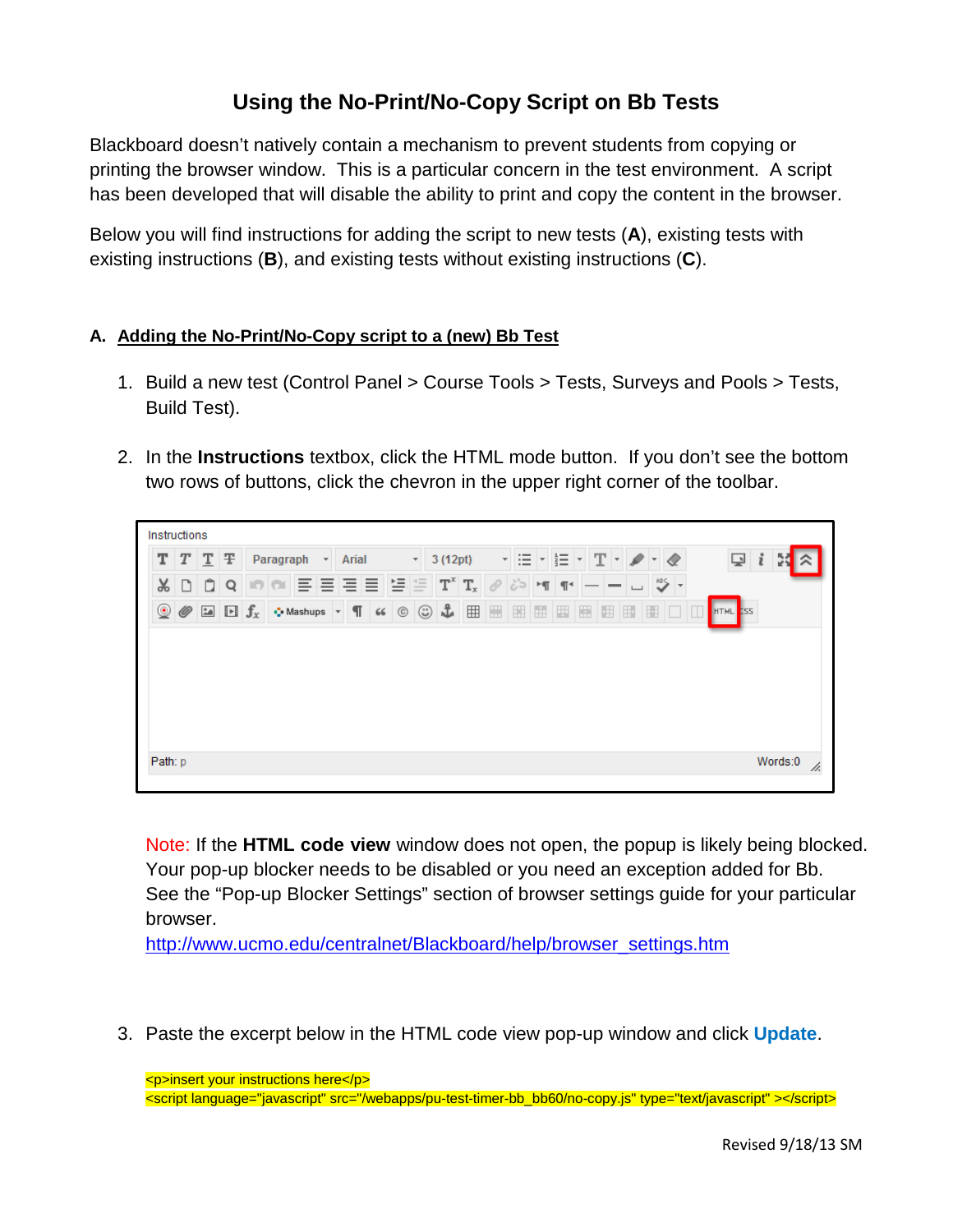

4. Replace "insert your instructions here" with your test instructions.

|    | Instructions |                          |  |            |                                                                                           |   |  |                         |         |  |                                                                                      |                  |    |  |                               |   |     |        |   |                   |                     |          |  |  |
|----|--------------|--------------------------|--|------------|-------------------------------------------------------------------------------------------|---|--|-------------------------|---------|--|--------------------------------------------------------------------------------------|------------------|----|--|-------------------------------|---|-----|--------|---|-------------------|---------------------|----------|--|--|
|    |              | $T$ $T$ $T$<br>Paragraph |  |            | * Arial                                                                                   |   |  | $\overline{\mathbf{v}}$ | 3(12pt) |  |                                                                                      | 這<br>$\cdot$ $-$ |    |  | $\left\  \mathbf{T} \right\ $ |   |     | i<br>⋤ |   |                   | $\mathbb{N} \times$ |          |  |  |
| Y, | ا تا         | O.                       |  | $Q$ in $Q$ | ≣                                                                                         | ≣ |  |                         |         |  | 들들들도 $\mathtt{T}^{\mathtt{x}}$ $\mathtt{T}_{\mathtt{x}}$ $\mathscr{O}$ $\beta$ s 에 1 |                  |    |  |                               |   |     |        |   | $\frac{ABC}{2}$ - |                     |          |  |  |
| ◉  |              |                          |  |            | $\mathscr{D}$ <b>Ex</b> $\mathbf{f}_x$ $\mathbf{\odot}$ Mashups $\mathbf{\cdot}$ <b>T</b> |   |  | 66                      |         |  | $\circ$ $\circ$ $\frac{1}{2}$ $\boxplus$                                             |                  | E. |  | 田田                            | 圈 | EB. | 唯      | H | BIOD.             |                     | HTML CSS |  |  |
|    |              |                          |  |            | insert your instructions here                                                             |   |  |                         |         |  |                                                                                      |                  |    |  |                               |   |     |        |   |                   |                     |          |  |  |
|    |              |                          |  |            |                                                                                           |   |  |                         |         |  |                                                                                      |                  |    |  |                               |   |     |        |   |                   |                     |          |  |  |

5. Click **Submit** and continue with the test creation process.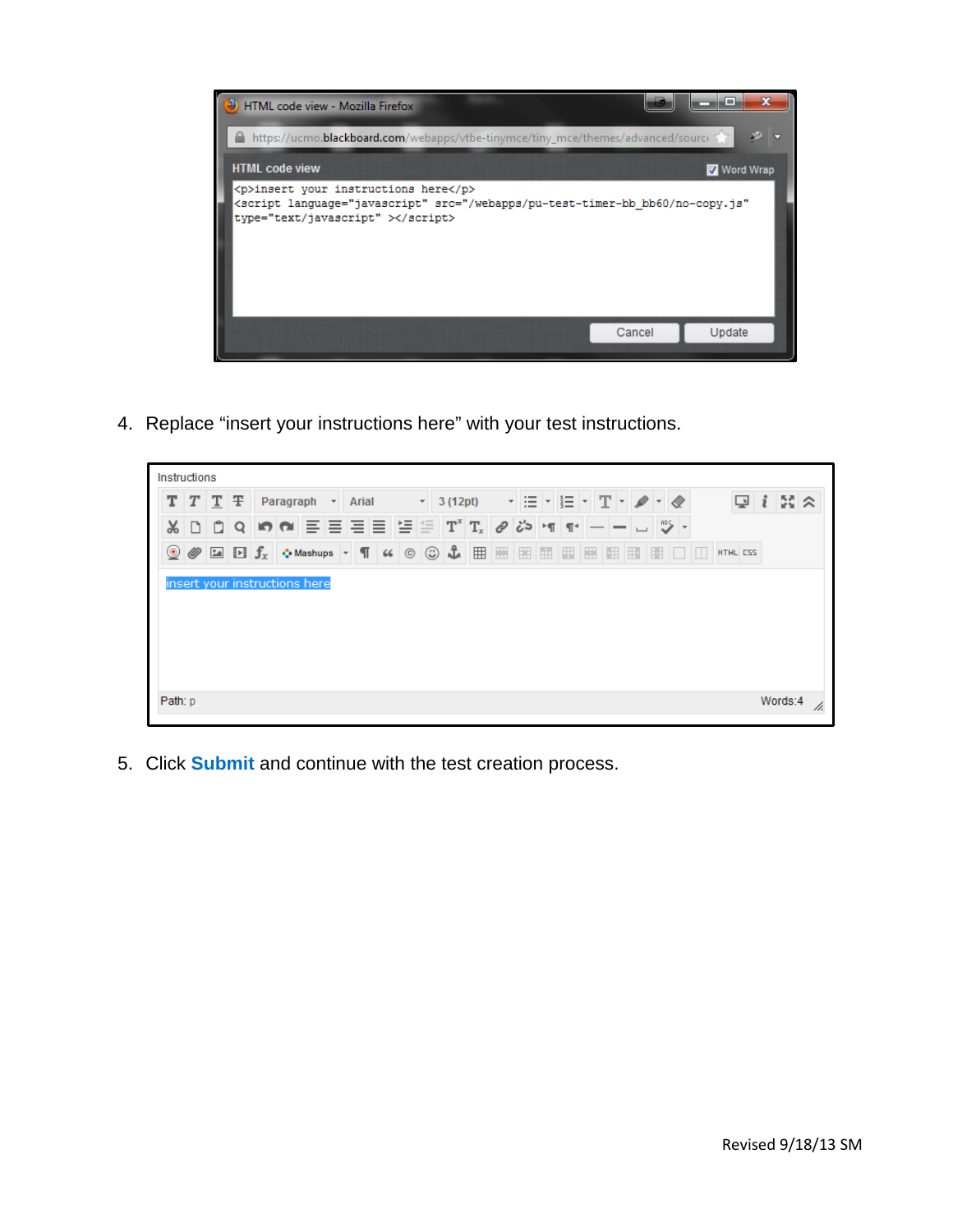## **B. Adding the No-Print/No-Copy script to an Existing Test (existing instructions)**

- 1. Edit the test (Control Panel > Course Tools > Tests, Surveys and Pools > Tests > Dropdown next to test name, select Edit).
- 2. At the top of the Test Canvas, click the drop down button next to the test name and select Edit.



3. In the Instructions textbox, click the HTML mode button. If you don't see the bottom two rows of buttons, click the chevron in the upper right corner of the toolbar.



Note: If the **HTML code view** window does not open, the popup is likely being blocked. Your pop-up blocker needs to be disabled or you need an exception added for Bb. See the "Pop-up Blocker Settings" section of browser settings guide for your particular browser.

[http://www.ucmo.edu/centralnet/Blackboard/help/browser\\_settings.htm](http://www.ucmo.edu/centralnet/Blackboard/help/browser_settings.htm)

4. Click at the end of the last line of your existing instructions, hit the **Enter** key and then paste the excerpt below in the HTML code view pop-up window and click **Update**.

<script language="javascript" src="/webapps/pu-test-timer-bb\_bb60/no-copy.js" type="text/javascript" ></script>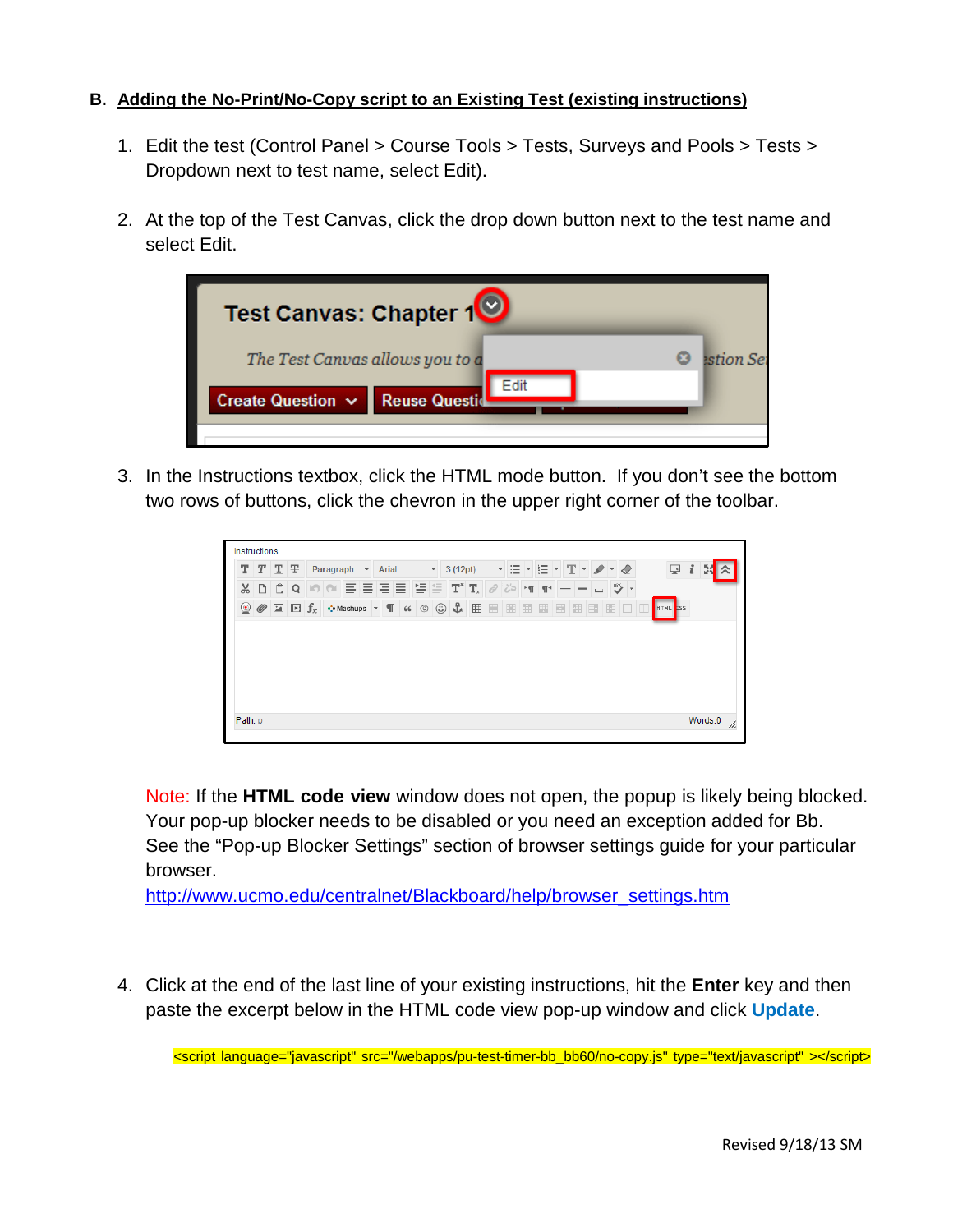



5. Click **Submit**.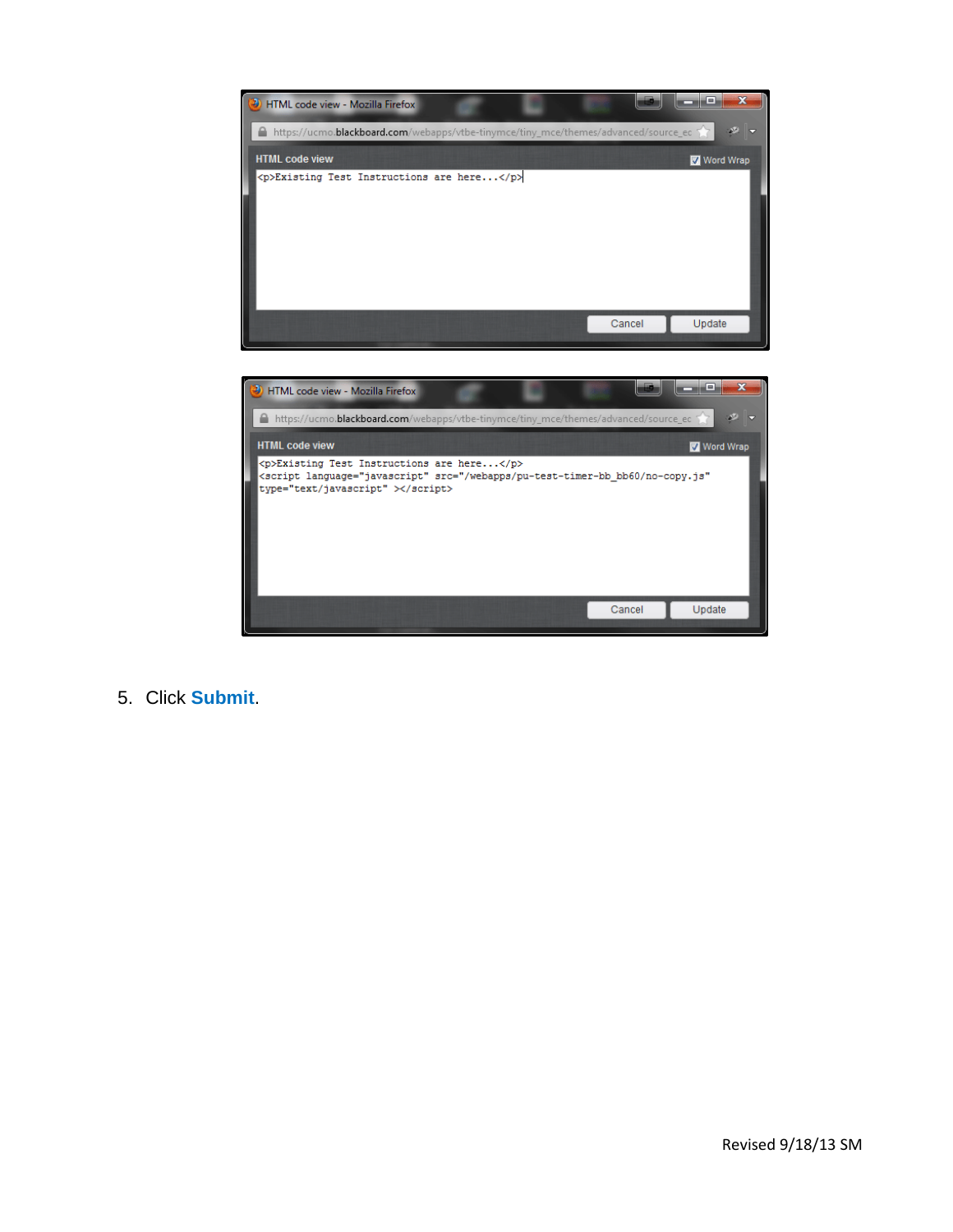## **C. Adding the No-Print/No-Copy script to an Existing Test (no existing instructions)**

- 1. Edit the test (Control Panel > Course Tools > Tests, Surveys and Pools > Tests > Dropdown next to test name, select Edit).
- 2. At the top of the Test Canvas, click the drop down button next to the test name and select Edit.



3. In the **Instructions** textbox, click the HTML mode button. If you don't see the bottom two rows of buttons, click the chevron in the upper right corner of the toolbar.

| $\sim$ Arial                                                             | Paragraph | $T$ $T$ $T$ $F$ |          |        |
|--------------------------------------------------------------------------|-----------|-----------------|----------|--------|
| Ξ<br>≣<br>≣<br>≣                                                         | IO DI     | Q               | IÔ.<br>D | X      |
| $\boxed{24}$ $\boxed{1}$ $\int_{X}$ $\div$ Mashups $\div$ $\boxed{1}$ 66 |           |                 |          | ◉<br>Ø |
|                                                                          |           |                 |          |        |
|                                                                          |           |                 |          |        |
|                                                                          |           |                 |          |        |
|                                                                          |           |                 |          |        |
|                                                                          |           |                 |          |        |
|                                                                          |           |                 |          |        |
|                                                                          |           |                 |          |        |
|                                                                          |           |                 |          |        |

Note: If the **HTML code view** window does not open, the popup is likely being blocked. Your pop-up blocker needs to be disabled or you need an exception added for Bb. See the "Pop-up Blocker Settings" section of browser settings guide for your particular browser. [http://www.ucmo.edu/centralnet/Blackboard/help/browser\\_settings.htm](http://www.ucmo.edu/centralnet/Blackboard/help/browser_settings.htm)

4. Paste the excerpt below in the HTML code view pop-up window and click **Update**.

<p>insert your instructions here</p> <script language="javascript" src="/webapps/pu-test-timer-bb\_bb60/no-copy.js" type="text/javascript" ></script>